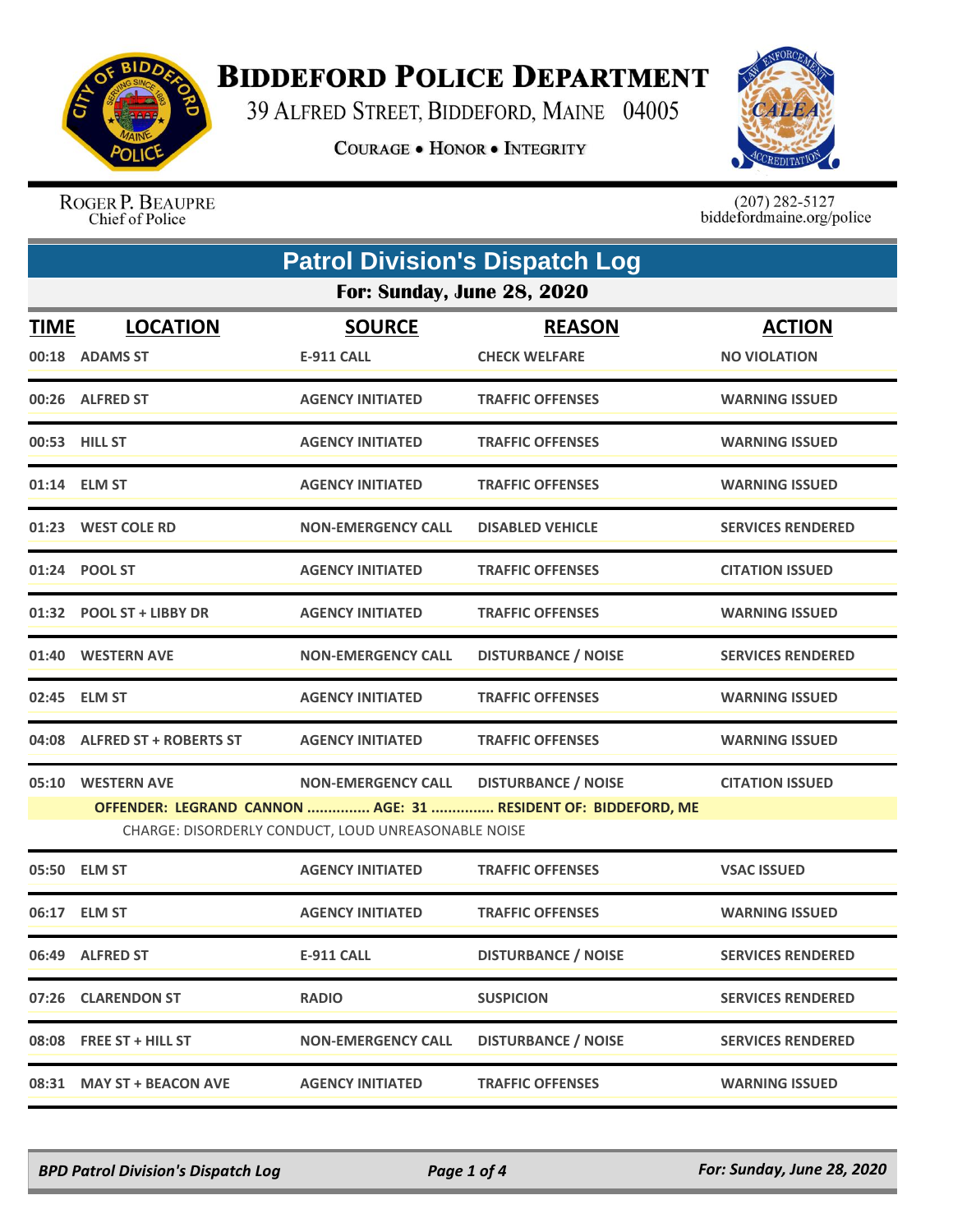| <u>TIME</u> | <b>LOCATION</b><br>08:37 MAY ST                                                                                                                                                                                  | <b>SOURCE</b><br><b>AGENCY INITIATED</b> | <b>REASON</b><br><b>TRAFFIC OFFENSES</b>                             | <b>ACTION</b><br><b>WARNING ISSUED</b> |  |
|-------------|------------------------------------------------------------------------------------------------------------------------------------------------------------------------------------------------------------------|------------------------------------------|----------------------------------------------------------------------|----------------------------------------|--|
|             | 08:49 SOUTH ST + GLENVIEW DR                                                                                                                                                                                     | <b>AGENCY INITIATED</b>                  | <b>TRAFFIC OFFENSES</b>                                              | <b>VSAC ISSUED</b>                     |  |
|             | 09:11 SOUTH ST                                                                                                                                                                                                   | <b>AGENCY INITIATED</b>                  | <b>TRAFFIC OFFENSES</b>                                              | <b>VSAC ISSUED</b>                     |  |
|             | 09:20 ALFRED ST                                                                                                                                                                                                  | <b>NON-EMERGENCY CALL</b>                | <b>SUSPICION</b>                                                     | <b>SERVICES RENDERED</b>               |  |
|             | 09:22 SOUTH ST + SOUTHVIEW DR                                                                                                                                                                                    | <b>AGENCY INITIATED</b>                  | <b>TRAFFIC OFFENSES</b>                                              | <b>WARNING ISSUED</b>                  |  |
|             | 09:26 PEARL ST                                                                                                                                                                                                   | <b>E-911 CALL</b>                        | 911 MISUSE                                                           | <b>DISPATCH HANDLED</b>                |  |
| 09:27       | <b>GRAYSON ST + HILL ST</b>                                                                                                                                                                                      | <b>NON-EMERGENCY CALL</b>                | <b>BRUSH / GRASS FIRE</b>                                            | <b>REPORT TAKEN</b>                    |  |
|             | 09:36 MAY ST + SOUTH ST                                                                                                                                                                                          | <b>AGENCY INITIATED</b>                  | <b>TRAFFIC OFFENSES</b>                                              | <b>WARNING ISSUED</b>                  |  |
|             | 09:37 ALFRED ST                                                                                                                                                                                                  | <b>E-911 CALL</b>                        | <b>SUSPICION</b>                                                     | <b>CITATION ISSUED</b>                 |  |
|             | CHARGE: ENDANGERING THE WELFARE OF A CHILD                                                                                                                                                                       |                                          | OFFENDER: ABBYE MARTINA SENECAL  AGE: 29  RESIDENT OF: BIDDEFORD, ME |                                        |  |
|             | 10:35 ELM ST                                                                                                                                                                                                     | <b>NON-EMERGENCY CALL</b>                | <b>CIVIL COMPLAINT</b>                                               | <b>CIVIL COMPLAINT</b>                 |  |
| 11:17       | <b>MYRTLE ST + PROSPECT ST</b>                                                                                                                                                                                   | <b>NON-EMERGENCY CALL</b>                | <b>DRUG</b>                                                          | <b>FIELD INTERVIEW</b>                 |  |
|             | 12:04 SOUTH ST + MCKENNEY DR                                                                                                                                                                                     | <b>AGENCY INITIATED</b>                  | <b>TRAFFIC OFFENSES</b>                                              | <b>WARNING ISSUED</b>                  |  |
| 12:13       | <b>BOULDER WAY</b>                                                                                                                                                                                               | <b>NON-EMERGENCY CALL</b>                | <b>CHECK WELFARE</b>                                                 | <b>SERVICES RENDERED</b>               |  |
|             | 12:23 SOUTH ST                                                                                                                                                                                                   | <b>AGENCY INITIATED</b>                  | <b>TRAFFIC OFFENSES</b>                                              | <b>WARNING ISSUED</b>                  |  |
|             | 12:29 BIDDEFORD GATEWAY CTR                                                                                                                                                                                      | <b>E-911 CALL</b>                        | <b>CHILD LEFT UNATTENDED IN MV</b>                                   | <b>GONE ON ARRIVAL</b>                 |  |
|             | 12:38 SOUTH ST                                                                                                                                                                                                   | <b>AGENCY INITIATED</b>                  | <b>TRAFFIC OFFENSES</b>                                              | <b>VSAC ISSUED</b>                     |  |
|             | 12:57 PAQUIN AVE + SOUTH ST                                                                                                                                                                                      | <b>AGENCY INITIATED</b>                  | <b>TRAFFIC OFFENSES</b>                                              | <b>VSAC ISSUED</b>                     |  |
|             | 13:14 ALFRED ST                                                                                                                                                                                                  | <b>NON-EMERGENCY CALL</b>                | <b>CHECK WELFARE</b>                                                 | <b>WARNING ISSUED</b>                  |  |
|             | 13:16 MAIN ST + HARVEY ST                                                                                                                                                                                        | <b>NON-EMERGENCY CALL</b>                | <b>SUSPICION</b>                                                     | <b>SERVICES RENDERED</b>               |  |
|             | 13:27 FOLSOM DR                                                                                                                                                                                                  | <b>E-911 CALL</b>                        | 911 MISUSE                                                           | <b>NO ACTION REQUIRED</b>              |  |
| 13:39       | <b>SADIE LN</b>                                                                                                                                                                                                  | <b>NON-EMERGENCY CALL</b>                | <b>CRIM THREAT / TERRORIZING</b>                                     | <b>ARREST(S) MADE</b>                  |  |
|             | OFFENDER: JEFFREY CORNE  AGE: 32  RESIDENT OF: BIDDEFORD, ME<br><b>CHARGE: ASSAULT</b><br><b>CHARGE: ASSAULT ON AN OFFICER</b><br>CHARGE: DOMESTIC VIOLENCE TERRORIZING, PRIORS DV<br><b>CHARGE: TERRORIZING</b> |                                          |                                                                      |                                        |  |
|             | <b>CHARGE: VIOLATING CONDITION OF RELEASE</b>                                                                                                                                                                    |                                          |                                                                      |                                        |  |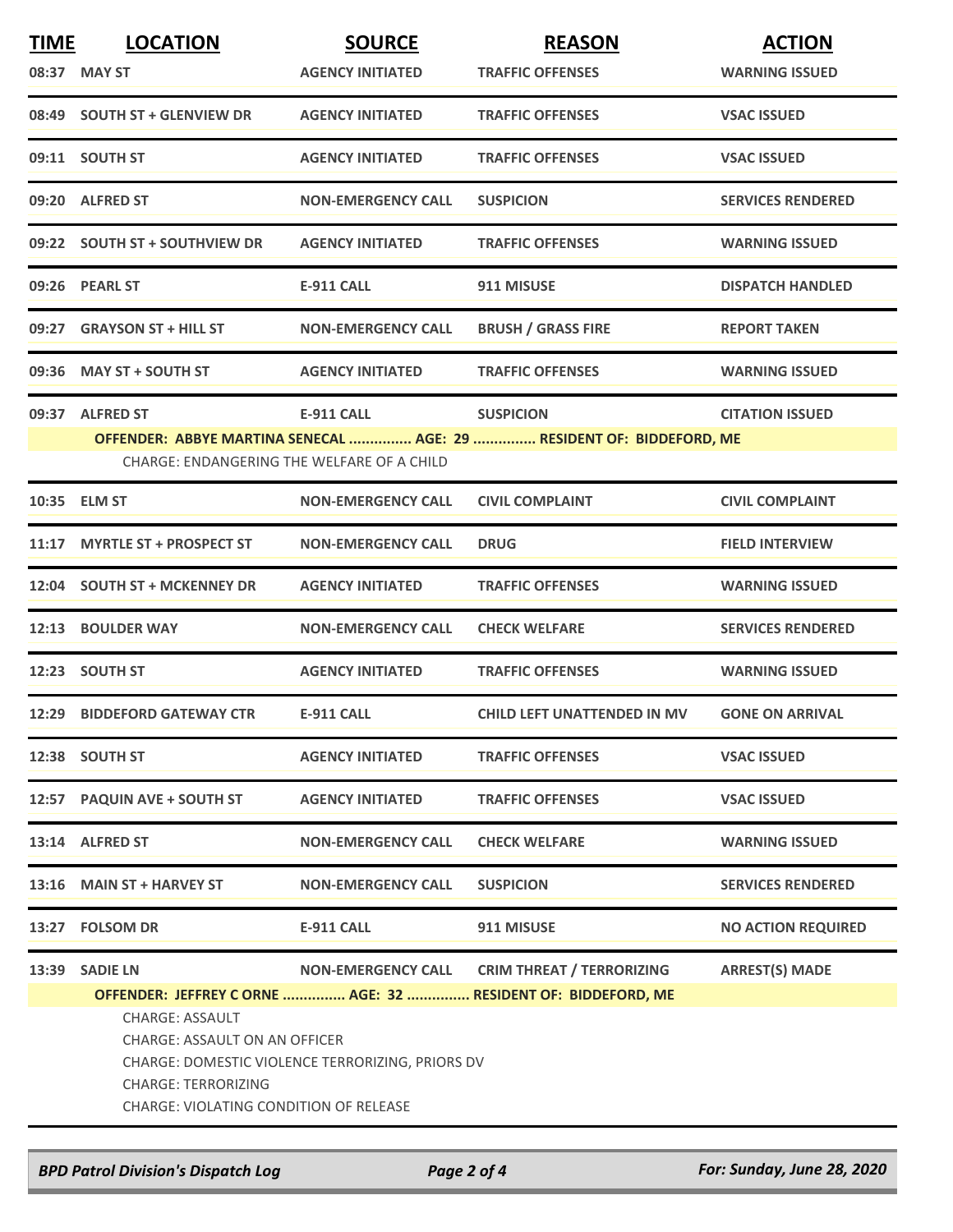| <b>TIME</b> | <b>LOCATION</b>                  | <b>SOURCE</b>             | <b>REASON</b>              | <b>ACTION</b>                |
|-------------|----------------------------------|---------------------------|----------------------------|------------------------------|
|             | 13:54 PEARL ST                   | <b>E-911 CALL</b>         | 911 MISUSE                 | <b>REFERRED OTHER AGENCY</b> |
|             | 13:55 JEFFERSON ST               | <b>NON-EMERGENCY CALL</b> | <b>SUSPICION</b>           | <b>SERVICES RENDERED</b>     |
|             | 14:46 MAIN ST                    | <b>NON-EMERGENCY CALL</b> | <b>TRESPASSING</b>         | <b>SERVICES RENDERED</b>     |
|             | 14:55 ALFRED ST + OLD DOGS LN    | <b>E-911 CALL</b>         | 911 MISUSE                 | <b>NO ACTION REQUIRED</b>    |
|             | 16:04 ALFRED ST                  | <b>RADIO</b>              | <b>CIVIL COMPLAINT</b>     | <b>CIVIL COMPLAINT</b>       |
|             | 16:04 ALFRED ST                  | <b>NON-EMERGENCY CALL</b> | <b>DRUNKENNESS</b>         | <b>WARNING ISSUED</b>        |
|             | 16:12 HILLSIDE AVE + PROSPECT ST | <b>NON-EMERGENCY CALL</b> | <b>PARKING COMPLAINT</b>   | <b>PARKING TICKET ISSUED</b> |
|             | 16:21 ALFRED ST                  | <b>NON-EMERGENCY CALL</b> | <b>ALL OTHER</b>           | <b>SERVICES RENDERED</b>     |
|             | 16:53 ALFRED ST                  | <b>NON-EMERGENCY CALL</b> | <b>CIVIL COMPLAINT</b>     | <b>CIVIL COMPLAINT</b>       |
|             | 16:54 ALFRED ST                  | <b>WALK-IN AT STATION</b> | <b>DISTURBANCE / NOISE</b> | <b>WARNING ISSUED</b>        |
|             | 17:10 ELM ST                     | <b>E-911 CALL</b>         | <b>CIVIL COMPLAINT</b>     | <b>CIVIL COMPLAINT</b>       |
|             | 17:14 ELM ST                     | <b>NON-EMERGENCY CALL</b> | <b>CIVIL COMPLAINT</b>     | <b>SERVICES RENDERED</b>     |
|             | <b>17:17 FORTUNES ROCKS RD</b>   | <b>E-911 CALL</b>         | 911 MISUSE                 | <b>NO ACTION REQUIRED</b>    |
|             | 17:28 MEDICAL CENTER DR          | <b>E-911 CALL</b>         | 911 MISUSE                 | <b>NO ACTION REQUIRED</b>    |
|             | 17:37 ELM ST                     | <b>NON-EMERGENCY CALL</b> | <b>ALL OTHER</b>           | <b>SERVICES RENDERED</b>     |
|             | 18:58 BIRCH ST                   | <b>E-911 CALL</b>         | <b>DISTURBANCE / NOISE</b> | <b>NEGATIVE CONTACT</b>      |
|             | 19:37 SACO FALLS WAY             | <b>E-911 CALL</b>         | <b>DOMESTIC COMPLAINTS</b> | <b>REPORT TAKEN</b>          |
|             | 19:40 ELM ST                     | <b>NON-EMERGENCY CALL</b> | <b>MESSAGE DELIVERY</b>    | <b>SERVICES RENDERED</b>     |
|             | 20:05 BIDDEFORD GATEWAY CTR      | <b>NON-EMERGENCY CALL</b> | <b>SUSPICION</b>           | <b>SERVICES RENDERED</b>     |
|             | 20:11 POOL ST                    | <b>NON-EMERGENCY CALL</b> | <b>MISSING PERSON</b>      | <b>SERVICES RENDERED</b>     |
|             | 20:18 ALFRED ST                  | <b>NON-EMERGENCY CALL</b> | <b>DISTURBANCE / NOISE</b> | <b>SERVICES RENDERED</b>     |
|             | 21:00 MAIN ST + ELM ST           | <b>AGENCY INITIATED</b>   | <b>DISTURBANCE / NOISE</b> | <b>SERVICES RENDERED</b>     |
|             | 21:35 MAIN ST + ELM ST           | <b>NON-EMERGENCY CALL</b> | <b>DISTURBANCE / NOISE</b> | <b>WARNING ISSUED</b>        |
|             | 22:16 POOL ST + NEWTOWN RD       | <b>AGENCY INITIATED</b>   | <b>DISABLED VEHICLE</b>    | <b>SERVICES RENDERED</b>     |
|             | 22:39 PEARL ST                   | <b>RADIO</b>              | <b>DISTURBANCE / NOISE</b> | <b>SERVICES RENDERED</b>     |

*BPD Patrol Division's Dispatch Log Page 3 of 4 For: Sunday, June 28, 2020*